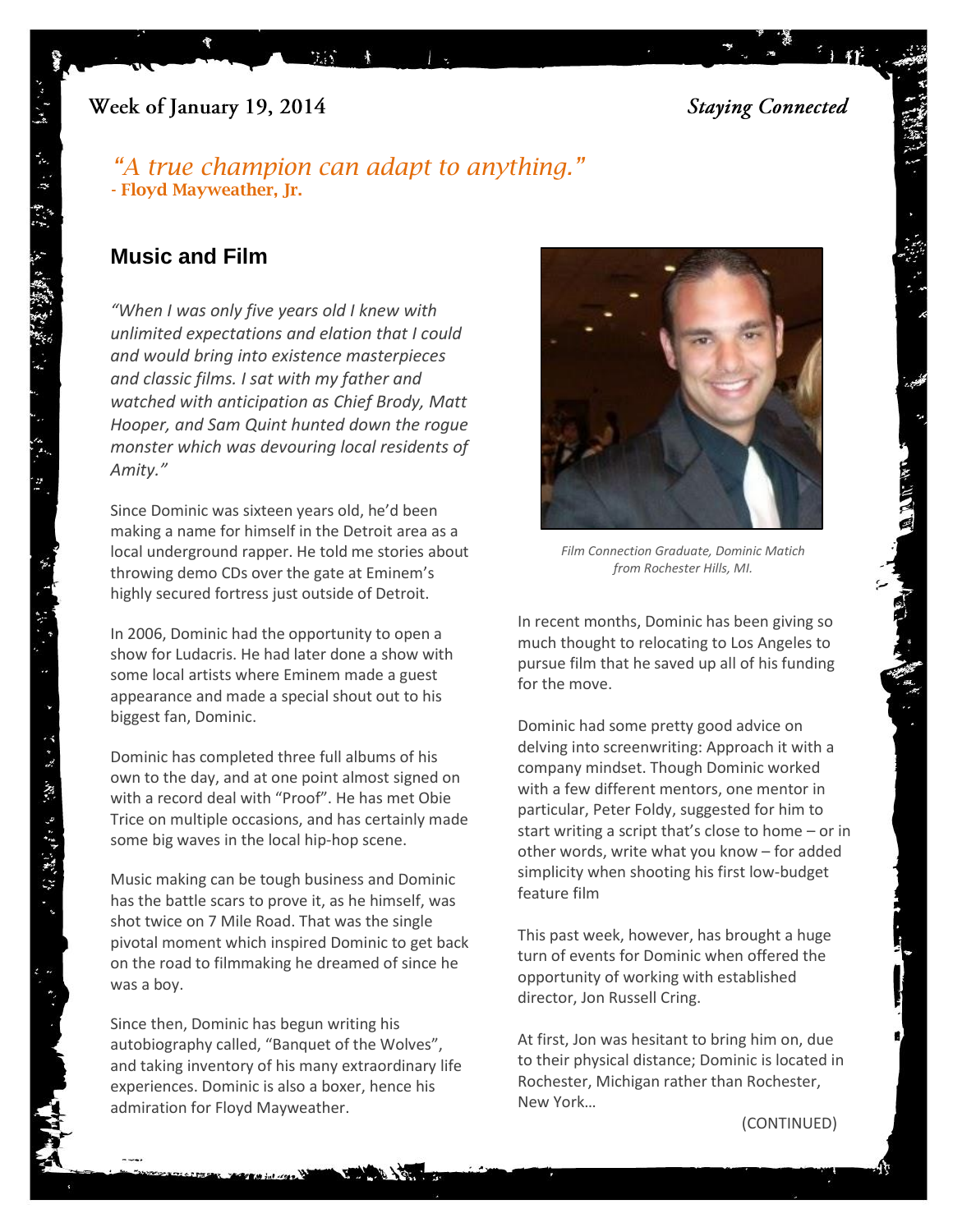

*Dominic performing in Detroit at* 

#### (CONTINUED)

But after a lengthy, in-depth conversation on the subject of filmmaking, Dominic was able to win over Jon Russell so much that he and his wife offered to let him stay in his guest room at their house for the duration of his internship.

Jon's wife is a game show producer.

With the resources at his fingertips, and with a fire burning in his heart, Dominic will fly to New York on February  $1<sup>st</sup>$ , 2014 to learn more about what he does best with a seasoned professional for about two weeks.

Jon has many industry-caliber tasks and learning experiences lined up for Dominic once he arrives including a web series project, a short film, and a few production meetings pertaining to those. Dominic is getting the chance to visit studios in the area on Jon's behalf. And what's even more exciting is that Jon is going to teach Dominic hands on how to edit – one thing Dominic has yet to conquer!

[opportunity.](https://www.google.com/url?sa=t&rct=j&q=&esrc=s&source=web&cd=2&cad=rja&ved=0CDwQFjAB&url=http%3A%2F%2Fthinkexist.com%2Fquotation%2Fluck_is_what_happens_when_preparation_meets%2F11990.html&ei=S9_eUrnXO86JogSBk4HYBA&usg=AFQjCNFLpT-8pZMhOT7WXwJWBlI6UPSOWw&sig2=Qcy8LDEZ961p0_hwRmDgsw&bvm=bv.59568121,d.cGU)" After his experience with Jon, Dominic will be even more prepared than As Seneca once said, "[Luck is what](https://www.google.com/url?sa=t&rct=j&q=&esrc=s&source=web&cd=2&cad=rja&ved=0CDwQFjAB&url=http%3A%2F%2Fthinkexist.com%2Fquotation%2Fluck_is_what_happens_when_preparation_meets%2F11990.html&ei=S9_eUrnXO86JogSBk4HYBA&usg=AFQjCNFLpT-8pZMhOT7WXwJWBlI6UPSOWw&sig2=Qcy8LDEZ961p0_hwRmDgsw&bvm=bv.59568121,d.cGU)  happens [when preparation meets](https://www.google.com/url?sa=t&rct=j&q=&esrc=s&source=web&cd=2&cad=rja&ved=0CDwQFjAB&url=http%3A%2F%2Fthinkexist.com%2Fquotation%2Fluck_is_what_happens_when_preparation_meets%2F11990.html&ei=S9_eUrnXO86JogSBk4HYBA&usg=AFQjCNFLpT-8pZMhOT7WXwJWBlI6UPSOWw&sig2=Qcy8LDEZ961p0_hwRmDgsw&bvm=bv.59568121,d.cGU)  ever to make the transition to California.

### **Here's an excerpt from what Dominic had to say about scoring the gig:**

*"He asked me to send him my script, which he's reading now. He said he wants me to help them with writing the web series, and the movies he's working on. He also said he wanted to help me make my first movie, and said, "Come out to New York for 2 weeks, stay at the house with me and my wife and we'll teach you about editing. We will also teach you everything we know and help you meet as many people as you can because I can tell you're someone who's very serious about your career.* 

*That's pretty gracious of him. Every time I watch an interview with the best directors, actors and writers, they always have a story that's in this ball park. They got a chance to really excel, they took it, and it CHANGED THEIR LIVES FOREVER."*

Well said, Dominic! It just goes to show that hard work and persistence DOES pay off.



# **Film Connection**

The Film Connection helps you understand that if you open your mind, then your mentor can get you where you need to be.

For more on Dominic's journey through the *Film* **Connection**, you can watch his interview **[here.](http://www.youtube.com/watch?v=6z1ODuaHlNU)** 

recontractor de la desembre de la production de la production de la production de la production de la producti<br>Referències **[Jon Russell Cring](http://www.imdb.com/name/nm2625253/)** is an actor and director most recognized for are Little Bi Peep (2013), Creeping Crawling (2012) and This Is Nowhere (2015).

## **By Britney Tobin**

"不是,我们的人的事,我们